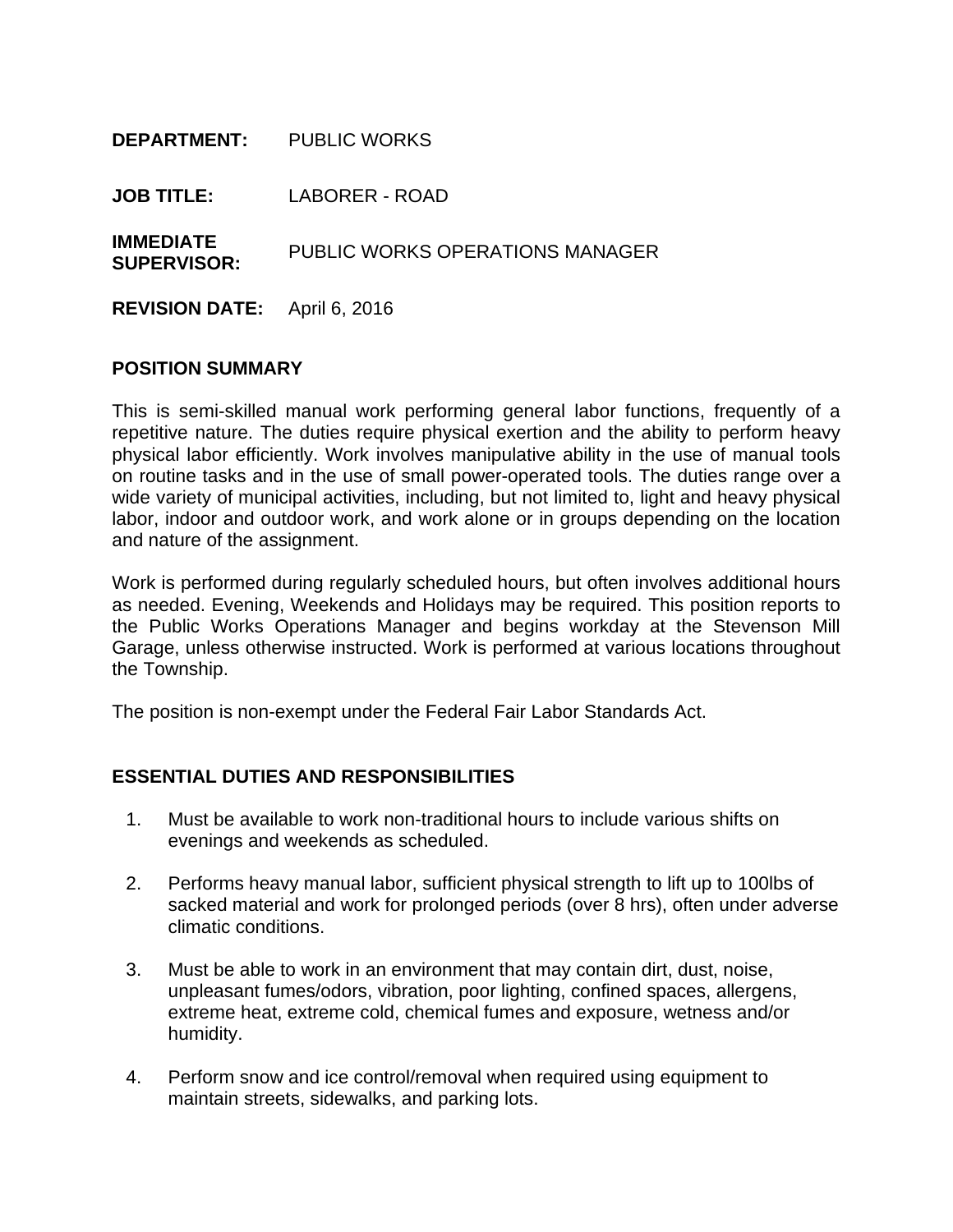- 5. Operate hand tools such as chainsaw, road saw, jackhammer, weedwacker, etc and is responsible for their proper functioning.
- 6. Maintain and repair park play equipment and assist with the installation of new play equipment.
- 7. Assist in the installation and repair of underground pipes.
- 8. Assist in placement of wet concrete involving repair or construction work.
- 9. Assist in placement of asphalt involving patching or paving operations on Township streets and parking areas.
- 10. Insure the proper maintenance of equipment and tools through inspections and repairs
- 11. Perform indoor building and construction tasks such as dry wall, painting, taping.
- 12. Collect and dispose of garbage in parks and Township buildings and properties.
- 13. Assist with tear down and set-up of special events.
- 14. Perform street repair and maintenance including, but not limited to, repairing manholes and sidewalks, fixing/installing signs, trimming trees, ditch mowing, line striping, and maintenance of culverts, catch basins and stormwater retention systems.
- 15. Performs masonry and carpentry work.
- 16. Uses mowers, cutters, edgers and other necessary equipment. Perform landscaping, grass mowing and related grounds maintenance and is responsible for their proper functioning.
- 17. Must be able to abide by the Township's Drug and Alcohol Testing Program and all other Personnel Regulations.
- 18. Maintains accurate time and work records.

## **REQUIRED KNOWLEDGE SKILLS AND ABILITIES**

1. Working knowledge of the carpentry, painting, plumbing, mechanical and electrical trades.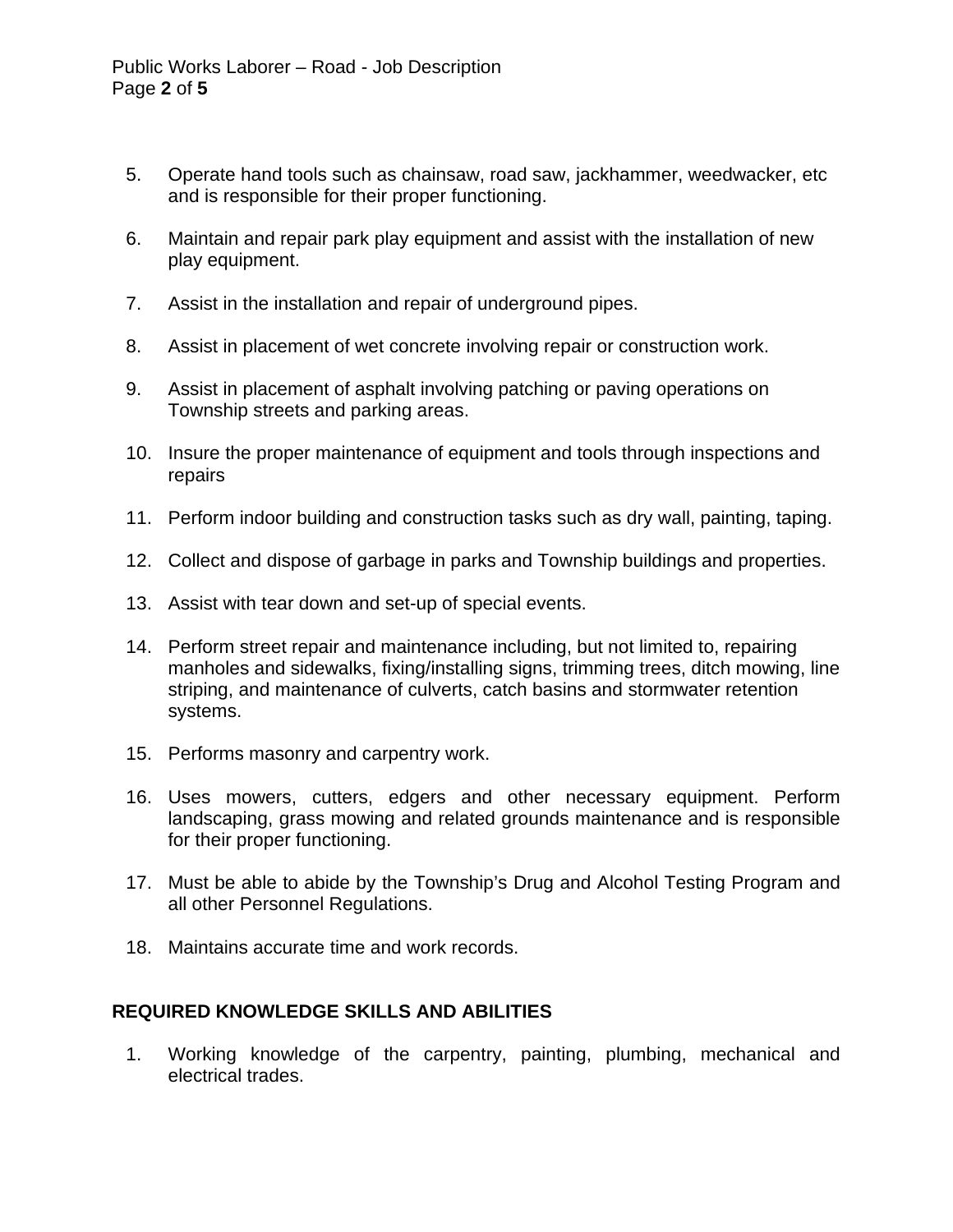- 2. Working knowledge of gardening and lawn maintenance practices and procedures.
- 3. Knowledge of effective sprays, powders, chemicals, etc., to combat lawn diseases and pests.
- 4. Ability to use and care for the tools and equipment of the trade.
- 5. Ability to drive, propel or operate various mowers, spreaders, chippers and related lawn maintenance equipment.
- 6. Ability to operate a licensed vehicle on Pennsylvania state highways.
- 7. Knowledge of the proper operation and safety practices associated with the repair and maintenance of roads and the operation of the heavy equipment that the employee is responsible for operating.
- 8. Ability and expertise to operate all Township equipment (owned or leased) including but not limited to: dump trucks, loader, backhoe, grader, roller, sweeper, and Class 8 trucks and combinations.
- 9. Knowledge and experience in operating Township special equipment including, but not limited to: mowers, saws, trimmers, air compressor, power washer, welder, etc.
- 10. Ability to recognize defective operation of trucks and other equipment to assure that proper maintenance is performed.
- 11. Ability to understand and follow oral and written instructions.
- 12. Ability to work independently and as part of a group to get the job done.
- 13. Must be capable of using common sense problem solving to deal with situations.
- 14. Must maintain a neat, clean appearance.
- 15. Must establish and maintain an effective working relationship with the public and other employees.

## **QUALIFICATIONS**

## *Education*

1. Graduation from high school or GED equivalent.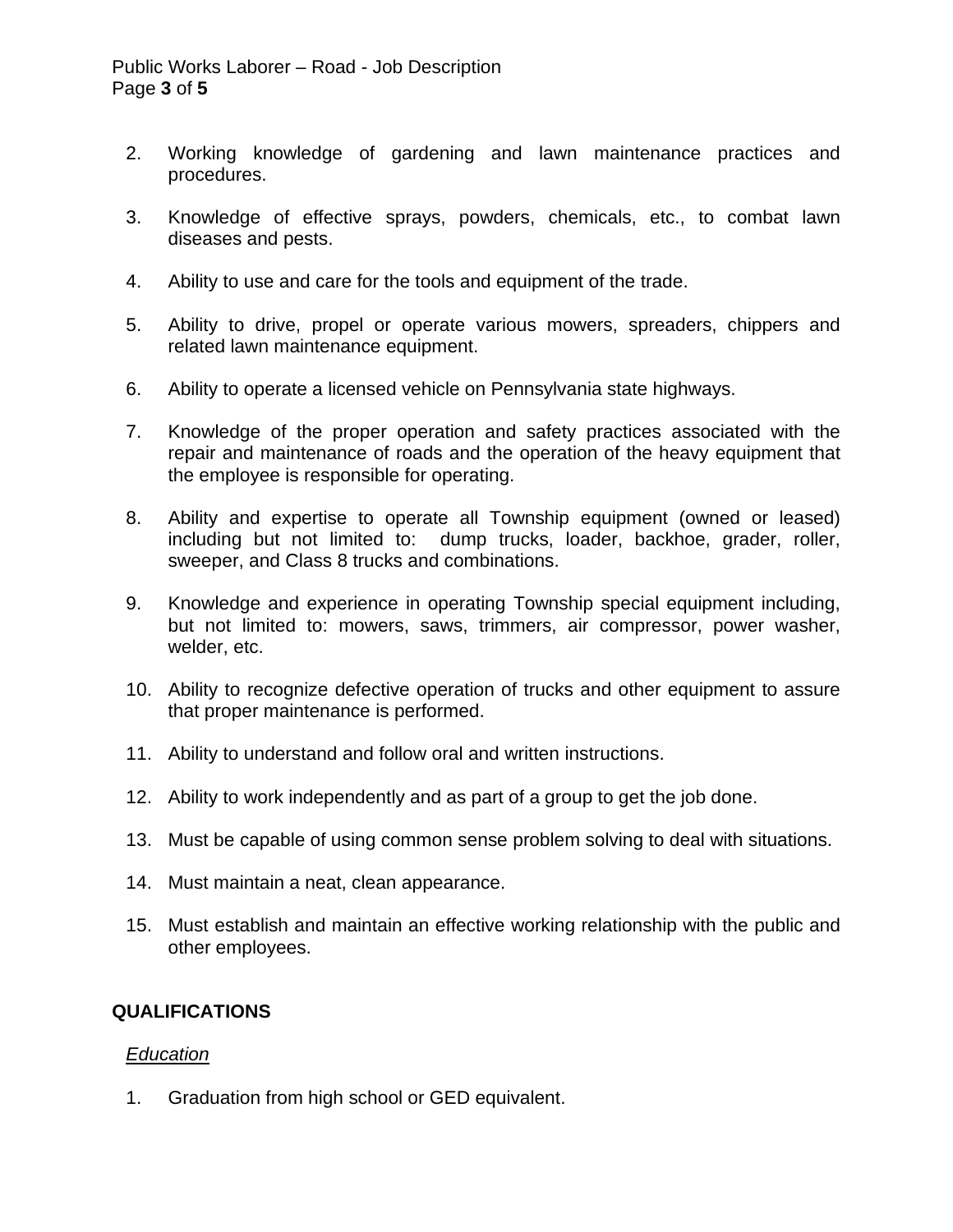## *Experience/Training*

- 1. Three years of experience operating snowplows.
- 2. Two years of related work experience in a construction or related field demonstrating the knowledge, skills and ability to perform the position.
- 3. Equivalent combination of training and experience that produces the competencies desired for the position will be considered.

# **PHYSICAL DEMANDS AND WORK ENVIRONMENT**

The physical demands described here are representative of those that must be met by an employee to successfully perform the essential functions of this job. Reasonable accommodations may be made to enable individuals with disabilities to perform the essential functions.

Work is performed in office settings and outdoors. Routine outdoor work is required in the inspection of various land use developments, construction sites, or public works facilities. Hand-eye coordination is necessary to operate computers and various pieces of office equipment, as well as a wide variety of mechanized equipment and tools.

While performing the duties of this job, the employee is occasionally required to stand, walk, use hands to finger, handle, feel or operate objects, tools or controls, and reach with hands and arms. The employee is occasionally required to sit, climb or balance, stoop, kneel, crouch, or crawl, talk or hear and smell. The employee must occasionally lift and/or move up to 100 pounds. Specific vision abilities required by this job include close vision, distance vision, color vision, peripheral vision, depth perception and the ability to adjust focus.

# **LICENSE AND CERTIFICATES:**

- 1. Must undergo the following background checks and maintain the following clearances throughout tenure of employment:
	- Pennsylvania State Police Criminal Record Check
	- Pennsylvania Child Abuse History Clearance
	- Federal Bureau of Investigation Criminal Check

# **SELECTION GUIDELINES:**

- 1. Formal application, rating of education and experience; oral interviews and reference check.
- 2. Written job-related test.